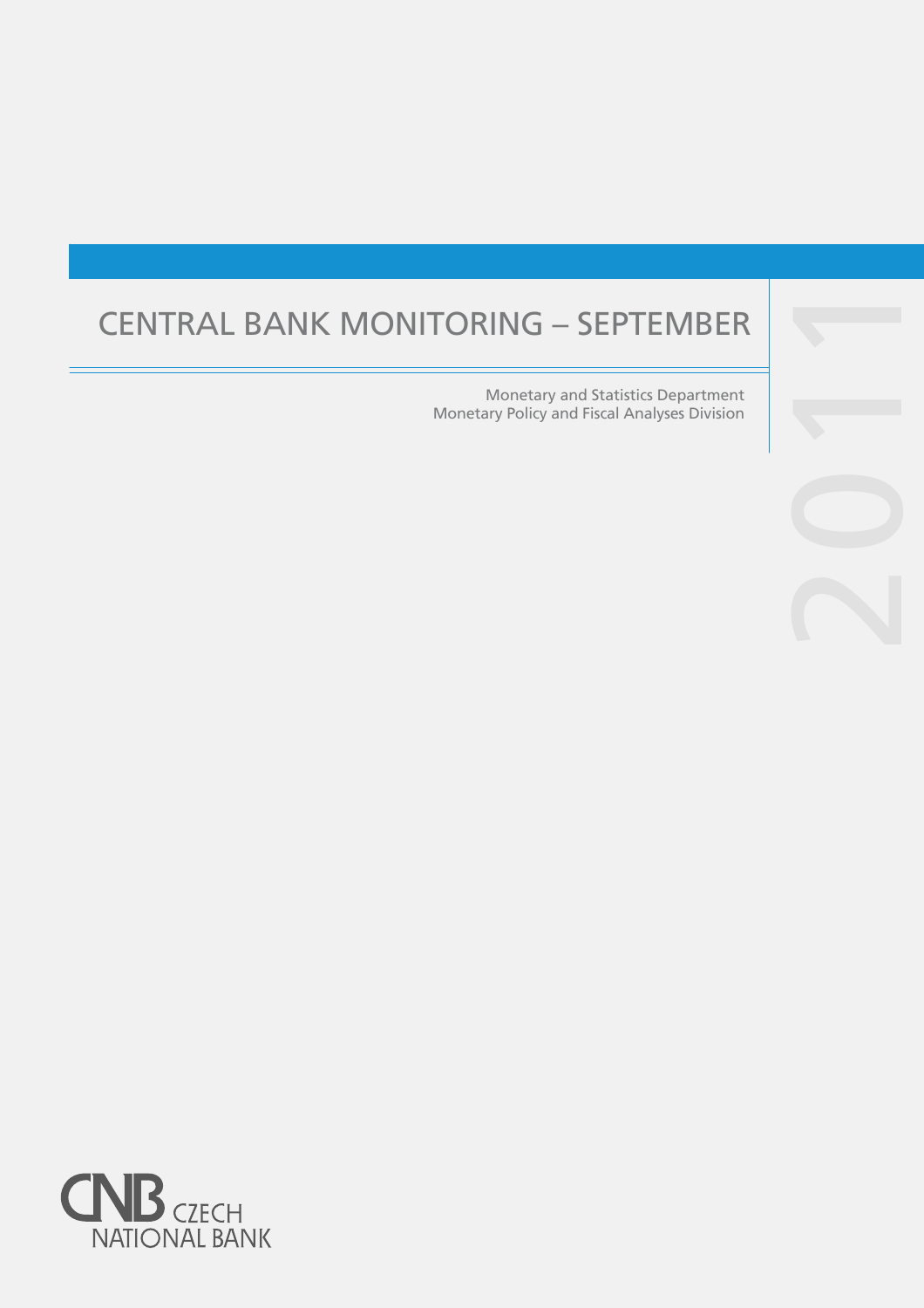# **In this issue**

*The global economic recovery slowed significantly, hinting at the possibility of a second, albeit modest, dip in economic activity, which would make the output curve W-shaped. The debt crisis in Europe, coupled with fiscal tensions surrounding the approval of the debt ceiling in the*  USA, had a negative impact on perceptions among financial market participants and *contributed to declines in global equity markets. The ECB intervened in the government bond markets of the peripheral euro area countries. The ECB meeting in July produced a second increase in key interest rates in the euro area, but in the following months the ECB kept rates unchanged. The Swiss central bank intervened indirectly against the appreciation of the Swiss franc by reducing the interest rate corridor and supplying liquidity to the money market. At the start of September it set a minimum franc exchange rate against the euro. If this level is exceeded, it is prepared to buy foreign currency in unlimited quantities. Only Sweden recorded a further monetary tightening. The remaining central banks under review left their key rates unchanged. In* Spotlight *we summarise the IMF's new spillover reports examining the impacts of national economic policies on other countries in the region and globally. Our selected speech presents Ben Bernanke's views – given at a symposium in Jackson Hole – on the current economic situation and monetary policy in the USA.*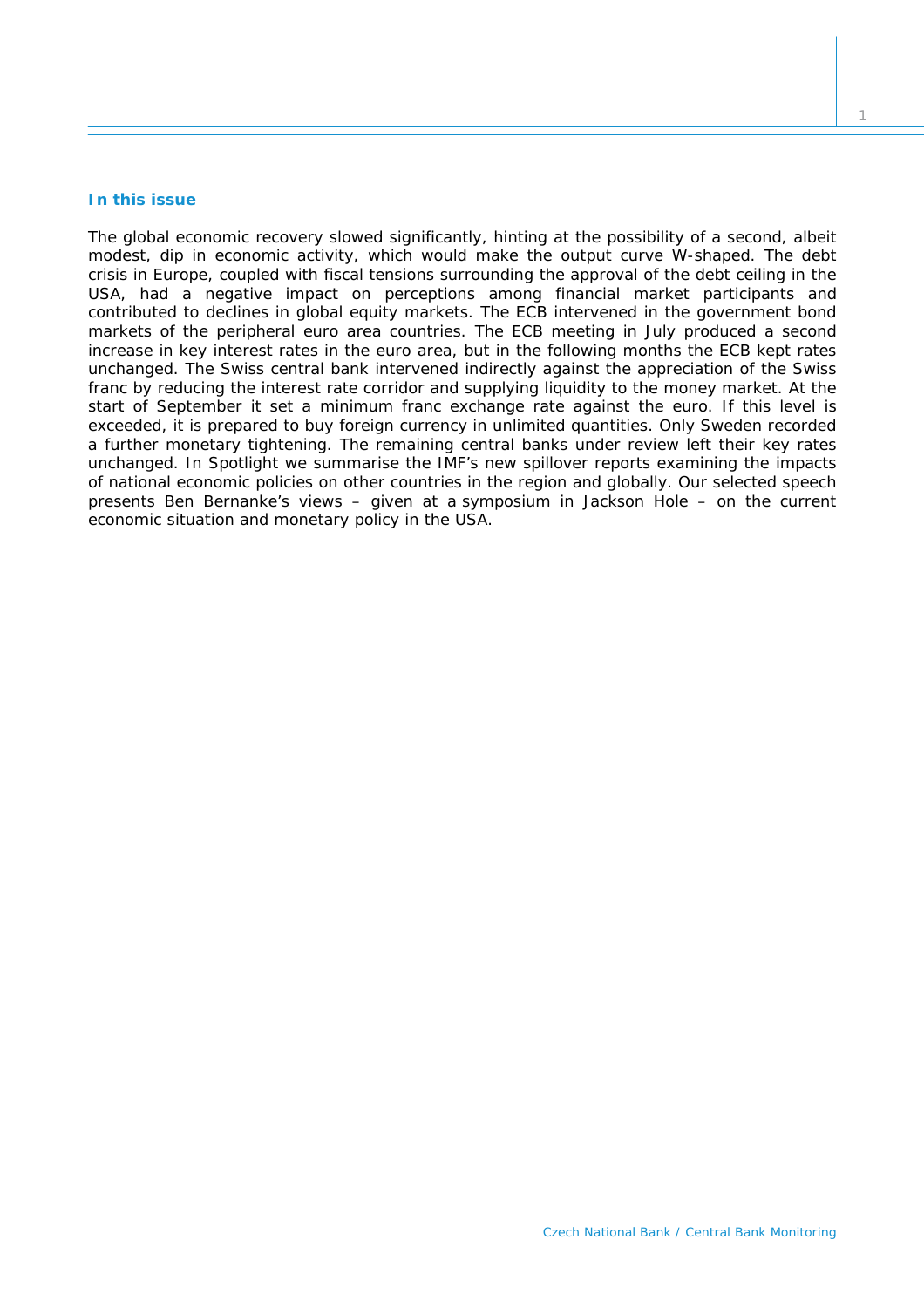# **1. LATEST MONETARY POLICY DEVELOPMENTS AT SELECTED CENTRAL BANKS**

#### **Key central banks of the Euro-Atlantic area**

9/10 11/10 1/11 3/11 5/11 7/11 9/11 euro area **- USA** - GB

|                                                                                                                                                                      | <b>Euro area (ECB)</b>                        | <b>USA (Fed)</b>                                  | <b>United Kingdom (BoE)</b>                              |  |
|----------------------------------------------------------------------------------------------------------------------------------------------------------------------|-----------------------------------------------|---------------------------------------------------|----------------------------------------------------------|--|
| <b>Inflation target</b>                                                                                                                                              | $< 2\%$ <sup>1</sup>                          | n.a.                                              | 2%                                                       |  |
| MP meeting<br>(rate changes)                                                                                                                                         | 7 Jul (+0.25)<br>4 Aug (0.00)<br>8 Sep (0.00) | $21 - 22$ Jun $(0.00)$<br>9 Aug (0.00)            | $6 - 7$ Jul $(0.00)$<br>3-4 Aug (0.00)<br>7-8 Sep (0.00) |  |
| <b>Current basic rate</b>                                                                                                                                            | 1.50%                                         | $0 - 0.25%$                                       | 0.50%                                                    |  |
| <b>Latest inflation</b>                                                                                                                                              | 2.5% (Aug 2011) <sup>2</sup>                  | 3.6% (July 2011)                                  | 4.4% (Jul 2011)                                          |  |
| <b>Expected MP meetings</b>                                                                                                                                          | 6 Oct<br>3 Nov<br>8 Dec                       | 20 Sep<br>$1-2$ Nov                               | $5-6$ Oct<br>$9-10$ Nov<br>$7-8$ Dec                     |  |
| Other expected events                                                                                                                                                | 8 Dec: publication of<br>forecast             | 19 Oct and 30 Nov:<br>publication of Beige Book   | 16 Nov: publication of<br><b>Inflation Report</b>        |  |
| Expected rate movements <sup>3</sup>                                                                                                                                 | $\rightarrow$                                 | $\rightarrow$                                     | $\rightarrow$                                            |  |
| ECB definition of price stability; <sup>2</sup> flash estimate; <sup>3</sup> direction of expected change in coming quarter taken from<br>Consensus Forecast survey. |                                               |                                                   |                                                          |  |
| Key interest rates<br>2,0<br>1,5<br>1,0<br>0,5                                                                                                                       |                                               | <b>Inflation</b><br>5<br>4<br>3<br>$\overline{2}$ |                                                          |  |
| 0,0<br>$\mathbf{0}$                                                                                                                                                  |                                               |                                                   |                                                          |  |

At its July meeting, the **ECB** increased interest rates by 0.25 percentage point to 1.50% in the light of growing upside risks to price stability. The decision was also fostered by the ECB's efforts to keep inflation expectations firmly anchored below 2% over the medium term. At its subsequent meetings the ECB left rates unchanged. According to the current ECB forecast, the inflation rate should lie in a range between 2.5% and 2.7% for the rest of this year and decline to 1.2–2.2% in 2012. The ECB foresees only modest economic growth, subject to high uncertainty and intensified downside risks.

The **Fed** left its key interest rate unchanged and ended its quantitative easing in June (QE2). There had been speculation about a new round of quantitative easing, but this was not confirmed by the Fed. Nevertheless, the Fed announced a commitment to keep interest rates low until mid-2013. Economic growth remains slow (GDP growth was revised downwards), while labour market conditions remain slack, with the unemployment rate having edged up. The increased inflation rate during Q2 reflects commodity prices, the lagged effect of import prices, and supply chain disruptions caused mainly by shortfalls in imports from Japan.

The **BoE** left its interest rate unchanged at 0.50% and maintained its stock of debt security purchases at £200 billion. Given the worse outlook for global economic growth, the BoE expects UK growth to recover only gradually. The inflation rate, which significantly exceeds the 2% inflation target, will probably rise even further this year but is expected to decline in the medium term as the factors which are temporarily boosting inflation (increases in energy prices and an increase in the VAT rate) dissipate and adverse developments in the labour market persist.

7/10 9/10 11/10 1/11 3/11 5/11 7/11 euro area **- USA** - GB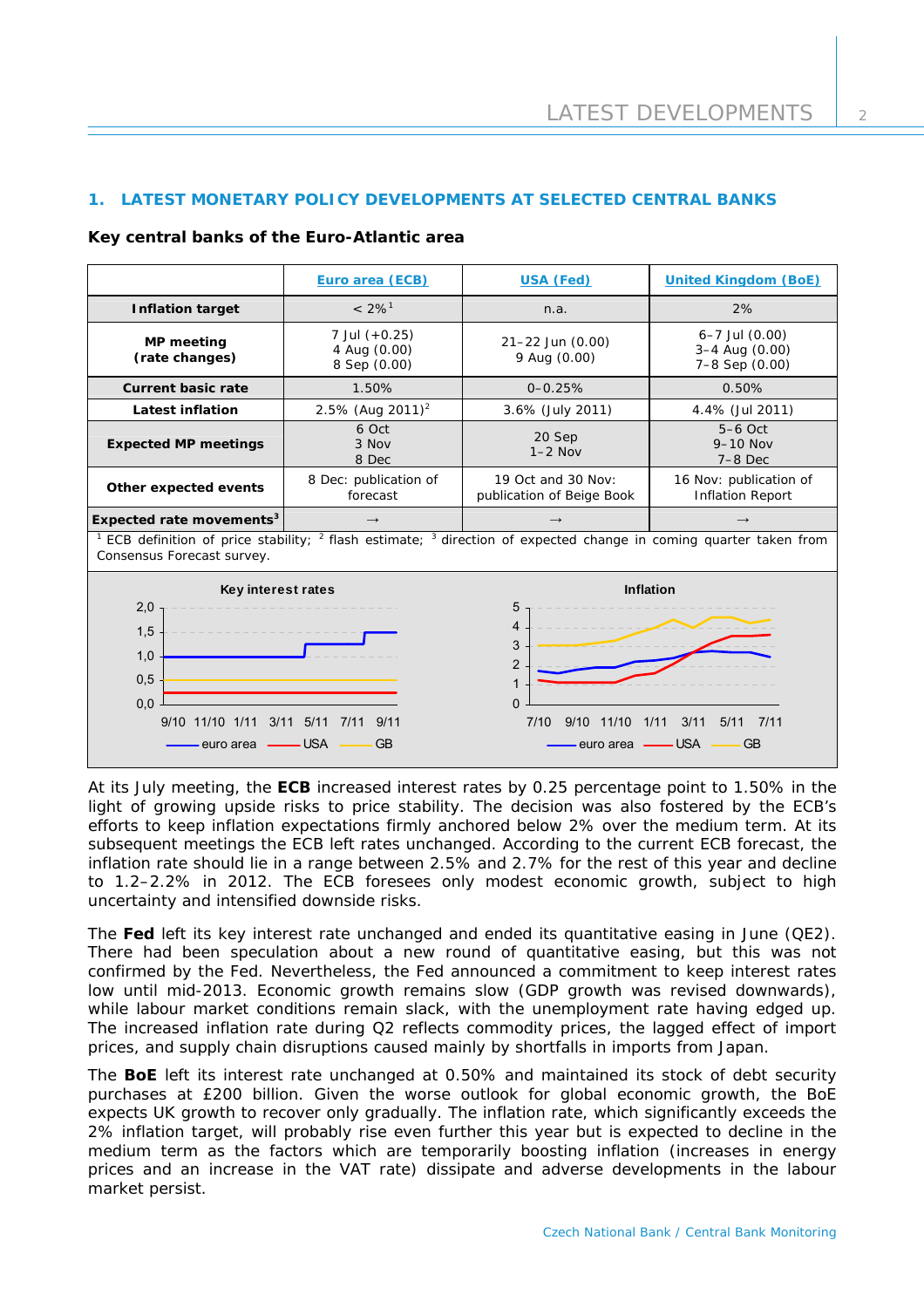|                                                                                                                                                                                           | <b>Sweden (Riksbank)</b>                         | <b>Hungary (MNB)</b>                                                                                        | Poland (NBP)                                       |  |
|-------------------------------------------------------------------------------------------------------------------------------------------------------------------------------------------|--------------------------------------------------|-------------------------------------------------------------------------------------------------------------|----------------------------------------------------|--|
| <b>Inflation target</b>                                                                                                                                                                   | 2%                                               | 3%                                                                                                          | 2.5%                                               |  |
| <b>MP</b> meeting<br>(rate change)                                                                                                                                                        | 5 Jul $(+0.25)$<br>7 Sep (0.00)                  | 20 Jun (0.00)<br>26 Jul (0.00)<br>23 Aug (0.00)                                                             | $5-6$ Jul $(0.00)$<br>6-7 Sept (0.00)              |  |
| <b>Current basic rate</b>                                                                                                                                                                 | 2.00%                                            | 6.00%                                                                                                       | 4.50%                                              |  |
| Latest inflation                                                                                                                                                                          | 3.3% (Jul 2011)                                  | 3.1% (Jul 2011)                                                                                             | 4.1% (Jul 2011)                                    |  |
| <b>Expected MP meeting</b>                                                                                                                                                                | 27 Oct<br>20 Dec                                 | 20 Sep<br>25 Oct<br>29 Nov                                                                                  | $4-5$ Oct<br>$8-9$ Nov<br>$6-7$ Dec                |  |
| Other expected events                                                                                                                                                                     | 27 Oct: publication of<br>Monetary Policy Report | 1 Dec: publication of<br>Quarterly Report on Inflation                                                      | Mid-Oct: publication of<br><b>Inflation Report</b> |  |
| Expected rate movements <sup>1</sup>                                                                                                                                                      |                                                  | $\rightarrow$                                                                                               | ↑                                                  |  |
| Direction of expected change in rates in coming quarter taken from Consensus Forecast survey.                                                                                             |                                                  |                                                                                                             |                                                    |  |
| Key interest rates<br>$\overline{7}$<br>6<br>5<br>4<br>3<br>$\overline{2}$<br>$\Omega$<br>11/10<br>9/11<br>9/10<br>1/11<br>3/11<br>5/11<br>7/11<br><b>POL</b><br><b>SWE</b><br><b>HUN</b> |                                                  | Inflation<br>6<br>5<br>4<br>3<br>$\overline{2}$<br>$\mathbf{1}$<br>0<br>7/10<br>9/10<br>11/10<br><b>SWE</b> | 3/11<br>7/11<br>5/11<br>1/11<br><b>HUN</b><br>POL  |  |

# **Selected central banks of inflation-targeting EU countries**

The **Riksbank** raised its key interest rate by 0.25 percentage point to 2.0% in July, but held the repo rate unchanged at its September meeting owing to a current reassessment of economic performance. The Riksbank expects a sharper slowdown of the Swedish economy compared to the July forecast, due to poorer global economic conditions. But next year growth is expected to recover. The labour market is worsening slightly, and both households and companies are more cautious in their investment and consumer decisions. Current inflation pressures are small.

The **MNB** left its key rates unchanged. It expects to meet its inflation target by the end of 2012 even without monetary tightening, despite the cost shocks hitting the economy. Inflation fell to 3% in July, mainly as a result of a decline in food prices, but core inflation rose, due to the pass-through of higher commodity prices. Exports were the biggest contributors to Hungary's economic growth. The MNB expects output to remain below its potential over the next two years. It says that the falling contribution of exports to GDP growth may be partly offset by large-scale investment in the car industry. Household consumption is unlikely to pick up significantly, since households have been forced to increase expenditure on repayments of Swiss currency loans as a result of appreciation of the Swiss franc against the forint.

Following a series of rate increases in Q2, the **NBP** kept its key rates unchanged. In contrast to the global economy, domestic economic growth was relatively high and stable in 2011 Q2. The growth was fuelled by rising private consumption and accelerated investment growth. Inflation fell to 4.1% in July, but remains above the inflation target. The NBP expects inflation to remain elevated in the coming months, primarily due to a previous rise in commodity prices. In the medium term, inflation will be curbed by slower GDP growth, fiscal tightening (including reduced public investment spending) and interest rate increases in 2011 H1.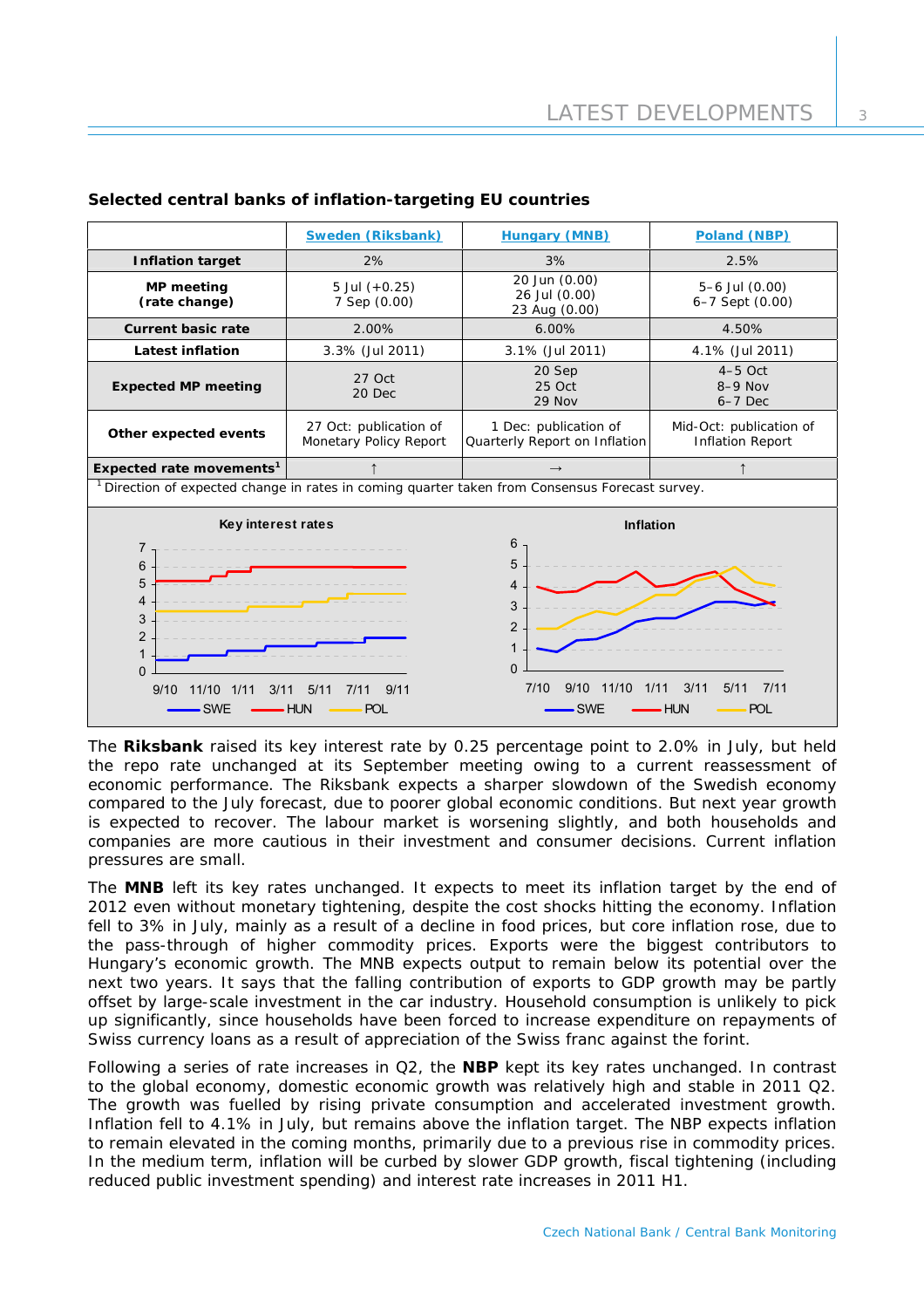$\overline{A}$ 

|                                                                                                                                                                                                                                                                                                | Norway (NB)                                      | <b>Switzerland (SNB)</b>                         | <b>New Zealand (RBNZ)</b>                           |  |
|------------------------------------------------------------------------------------------------------------------------------------------------------------------------------------------------------------------------------------------------------------------------------------------------|--------------------------------------------------|--------------------------------------------------|-----------------------------------------------------|--|
| <b>Inflation target</b>                                                                                                                                                                                                                                                                        | 2.5%                                             | $< 2\%$                                          | $2%^{1}$                                            |  |
| <b>MP</b> meetings<br>(rate changes)                                                                                                                                                                                                                                                           | 22 Jun (0.00)<br>10 Aug (0.00)                   | 16 Jun (0.00)<br>3 Aug (-0.50)                   | 28 Jul (0.00)                                       |  |
| <b>Current basic rate</b>                                                                                                                                                                                                                                                                      | 2.25%                                            | $0 - 0.25%$ <sup>2</sup>                         | 2.50%                                               |  |
| <b>Latest inflation</b>                                                                                                                                                                                                                                                                        | 1.6% (Jul 2011)                                  | 0.5% (Jul 2011)                                  | 5.3% (2011 02)                                      |  |
| <b>Expected MP meetings</b>                                                                                                                                                                                                                                                                    | 21 Sep<br>19 Oct                                 | 15 Sep<br>15 Dec                                 | 15 Sep<br>27 Oct<br>8 Dec                           |  |
| Other expected events                                                                                                                                                                                                                                                                          | 19 Oct: publication of<br>Monetary Policy Report | 23 Sep: publication of<br>Monetary Policy Report | 15 Sep: publication of<br>Monetary Policy Statement |  |
| Expected rate movements <sup>3</sup>                                                                                                                                                                                                                                                           |                                                  | $\rightarrow$                                    | $\rightarrow$                                       |  |
| <sup>1</sup> Centre of 1–3% target band; <sup>2</sup> chart displays centre of band; <sup>3</sup> direction of expected change in rates in coming<br>quarter taken from Consensus Forecast survey or, in the case of New Zealand, from RBNZ survey.                                            |                                                  |                                                  |                                                     |  |
| Key interest rates                                                                                                                                                                                                                                                                             |                                                  | Inflation                                        |                                                     |  |
| 4<br>6<br>5<br>3<br>4<br>$\overline{2}$<br>3<br>$\overline{2}$<br>$\overline{1}$<br>1<br>$\Omega$<br>9/10<br>3/11<br>5/11<br>7/11<br>11/10 1/11<br>9/11<br>9/10<br>3/11<br>7/10<br>11/10<br>1/11<br>7/11<br>5/11<br>$-$ CHE<br><b>NZL</b><br>$-$ CHE<br><b>NZL</b><br><b>NOR</b><br><b>NOR</b> |                                                  |                                                  |                                                     |  |

## **Other selected inflation-targeting countries**

The **Norges Bank (NB)** kept its key monetary policy rate unchanged at 2.25% in the previous period. The Norwegian economy maintained solid growth. House prices were still on the rise and the unemployment rate was stable. Inflation is lower than expected by the Norges Bank. Expected weaker growth internationally seems to be an adverse factor for the Norwegian economy going forward. The NB expects the interest rate to be in the interval 2.25–3.25% at the next monetary policy meeting (19 October), unless the Norwegian economy is exposed to new major economic shocks.

At an extraordinary meeting in August, the **SNB** lowered the target range for the interest rate (the Libor for CHF-denominated deposits) by 0.50 percentage point to 0.00–0.25%. The SNB also reacted to the appreciating Swiss franc. After initially supplying liquidity to the money market, it decided to set a minimum franc exchange rate against the euro (see *News* for details). The SNB foresees real GDP growth of around 2% for 2011. According to its mid-June forecast, the SNB expects an inflation rate of 0.9% for 2011, due to higher oil prices and higher import prices. For 2012 and 2013 it expects average inflation rates of 1.0% and 1.7% respectively.

The **RBNZ** left its key interest rate at 2.5%, commenting that economic growth was stronger than it had expected. According to Governor Bollard, it appears that the recovery is getting back on track, supported by a strong terms of trade. However, the situation around the US government's debt ceiling and the fragility in financial markets highlights the downside risk to trading partner activity. Provided current global financial risks recede and the economy continues to recover, the RBNZ does not foresee leaving rates at the current level. However, increases in the monetary policy rate in the short term may be jeopardised by the strong New Zealand dollar.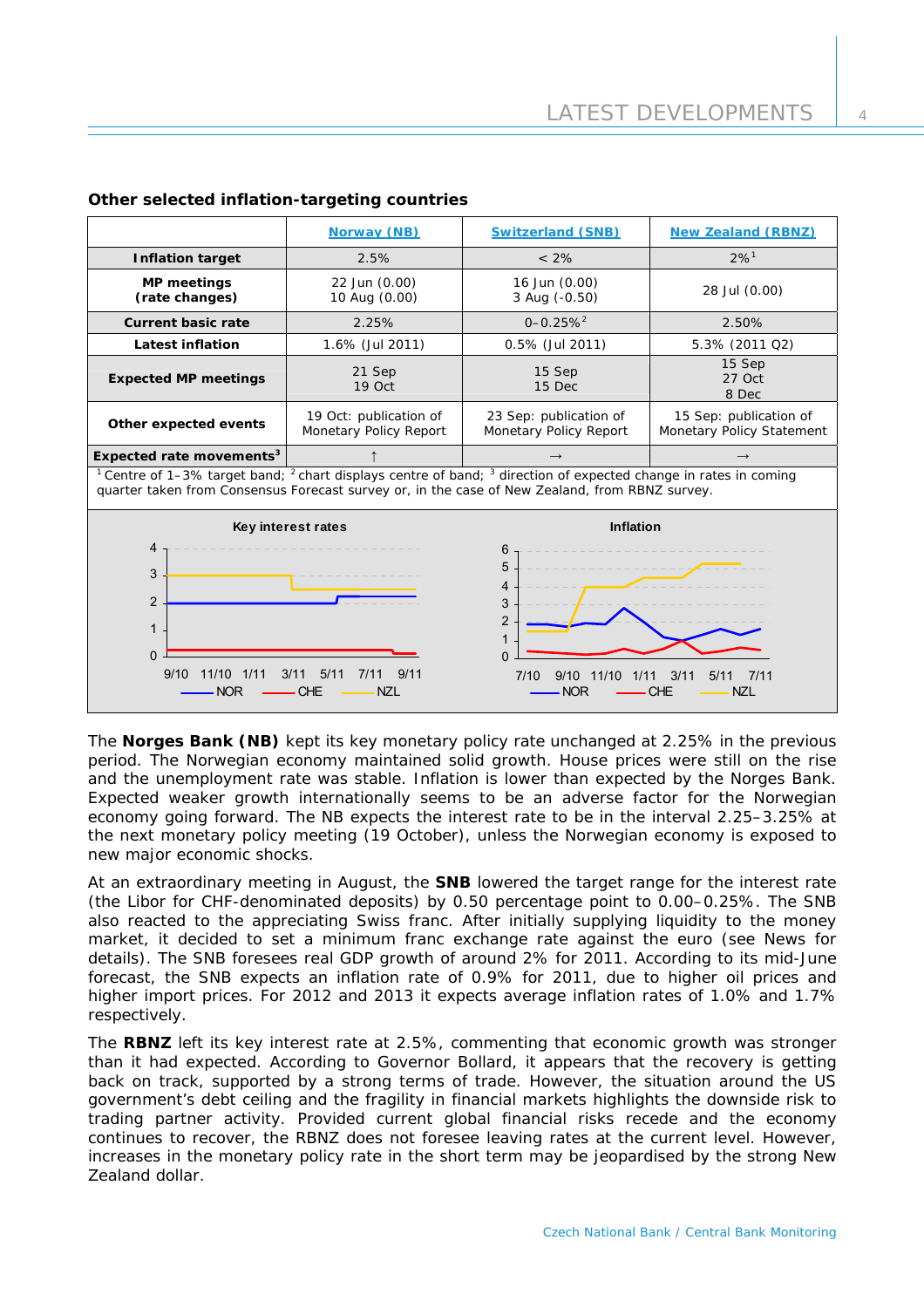# **2. NEWS**

# **Review missions to [Ireland](http://www.ecb.europa.eu/press/pr/date/2011/html/pr110714.en.html) and [Portugal](http://www.ecb.europa.eu/press/pr/date/2011/html/pr110812.en.html), unsatisfactory news from [Greece](http://ec.europa.eu/economy_finance/publications/occasional_paper/2011/pdf/ocp82_en.pdf)**

Staff teams from the European Commission, European Central Bank and International Monetary Fund reviewed the Irish economic programme in the first half of July. The first review mission to Portugal took place at the start of August. Ireland is being provided with assistance totalling €67.5 billion, while the Portuguese government's programme is supported by loans amounting to €78 billion. According to the conclusions of the review missions, both countries are on track with their reforms.

The conclusions from the visit to Athens, which took place in May and June, were far less satisfactory. Implementation of reforms had slowed sharply in recent quarters. Nonetheless, the fifth tranche of financial assistance was paid to Greece in July. The country has now been provided with €65 billion, i.e. more than half of the total planned amount of €110 billion. In addition, consultations are going on with Greece's creditors regarding voluntary private sector involvement. However, the Greek government has made the exchange of bonds conditional on 90% investor involvement. Staff teams are planning to visit Athens again in mid-September.

#### **[ECB suspends rating requirements for Portuguese government bonds](http://www.ecb.europa.eu/press/pr/date/2011/html/pr110707_1.en.html)...**

The ECB suspended the application of the minimum credit rating threshold for the purposes of the Eurosystem's credit operations in the case of Portuguese debt instruments, as it had done previously in the cases of Greece (May 2010) and Ireland (March this year). The decision was disclosed shortly after Moody's downgraded Portugal's rating to speculative grade (Ba2).

# **[...and buys bonds on markets](http://www.ecb.europa.eu/press/pr/wfs/2011/html/fs110830.en.html)**

The ECB in August reactivated the securities market programme introduced in May of last year. The ECB justifies the purchase of bonds by



the alleged need to supply liquidity to dysfunctional market segments. The objective of the operations is to restore an appropriate monetary policy transmission mechanism. In the final three weeks of August, the volume of bonds held by the ECB under the programme increased by €41.6 billion to €115.6 billion. The monetary impacts of these interventions are sterilised.

#### **[New monetary and financial statistics in EU](http://www.ecb.europa.eu/press/pr/date/2011/html/pr110627.en.html)**

The ECB expanded the monetary and financial statistics in the area of data reported by monetary financial institutions (enhanced balance sheet data and data on reported interest rates, and new information on securitisations) and will also release quarterly balance sheet statistics for insurance corporations, pension funds and financial vehicle corporations. The new statistics are expected to contribute further to monetary analysis and to provide a new stimulus for the analysis of financial stability and financial integration.

#### **[Central banks extend swap arrangements with Fed](http://www.federalreserve.gov/newsevents/press/monetary/20110629a.htm)**

The central banks of Canada, Switzerland, the UK and the euro area again extended their dollar liquidity swap arrangements with the Fed. The measure to improve market functioning will be in place until August 2012. Japan, which had also been a party to the arrangements, decided against a further extension. The [swap line](http://www.bankofengland.co.uk/publications/news/2011/078.htm) between the euro area and the UK will also continue until September 2012.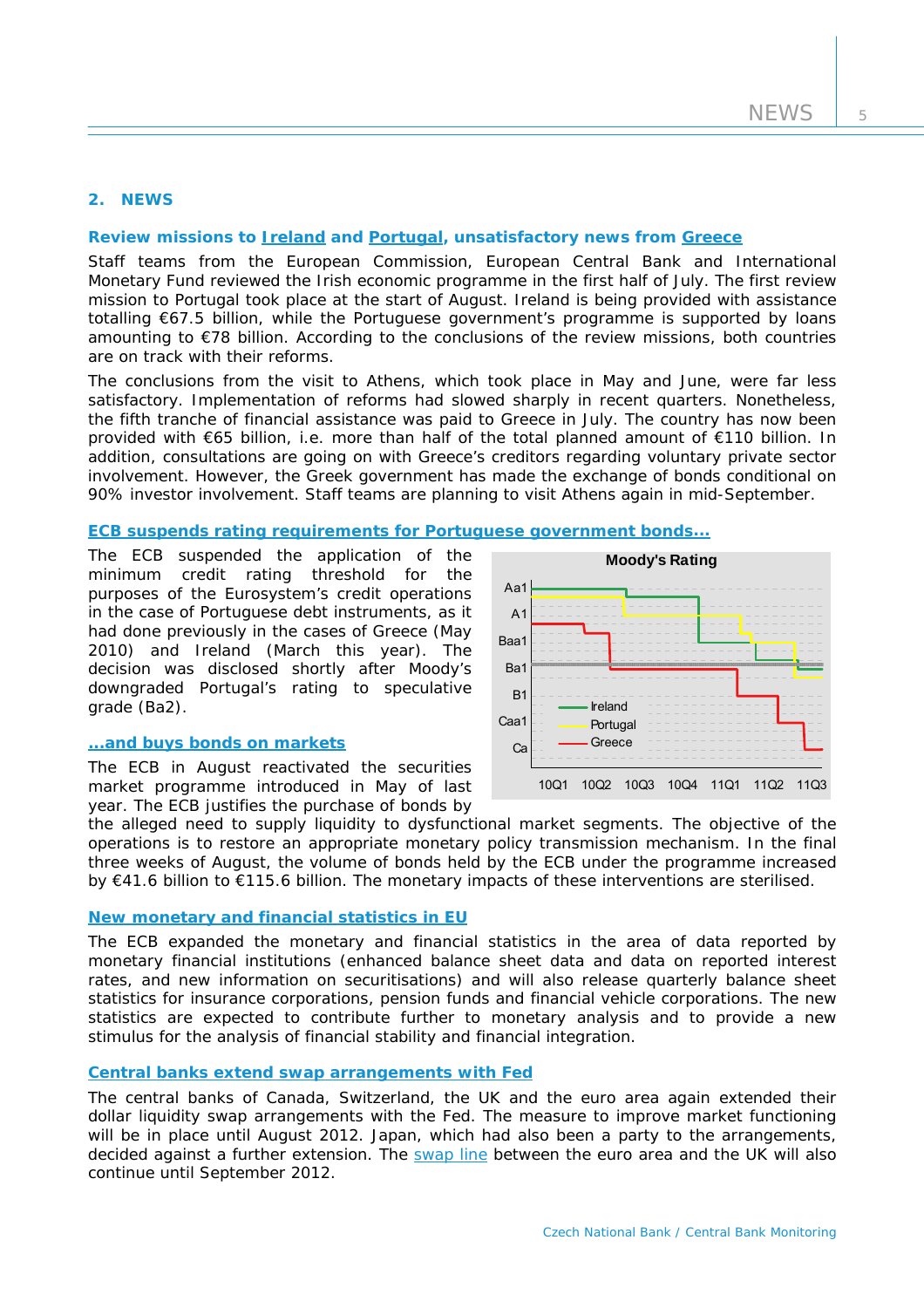#### **Switzerland grapples with strong franc, Japan troubled by appreciating yen**

The Swiss National Bank reacted on [3 August](http://www.snb.ch/en/mmr/reference/pre_20110803/source/pre_20110803.en.pdf) to the rapidly appreciating Swiss franc by deciding to narrow the interest rate target range (to 0.00–0.25%) and to significantly increase the supply of liquidity to the Swiss franc money market. On [10 August](http://www.snb.ch/en/mmr/reference/pre_20110810/source/pre_20110810.en.pdf) it announced a further increase and simultaneously decided to conduct foreign exchange swap transactions to accelerate the increase in Swiss franc liquidity. The SNB stepped up its measures on [17 August.](http://www.snb.ch/en/mmr/reference/pre_20110817/source/pre_20110817.en.pdf) However, when these efforts proved to be insufficient, the SNB on [6 September](http://www.snb.ch/en/mmr/reference/pre_20110906/source/pre_20110906.en.pdf) took strong action and set a minimum exchange rate of 1.20 CHF/EUR. If the rate falls below this level, it is prepared to buy foreign currency in unlimited quantities. Moreover, SNB Chairman [Philipp Hildebrand](http://www.snb.ch/en/mmr/speeches/id/ref_20110906_pmh/source/ref_20110906_pmh.en.pdf) stated that even at the said rate he regarded the franc as too strong, and he mentioned the possibility of further measures if the economic outlook and deflationary risks demand it.

[Japan,](http://www.mof.go.jp/english/international_policy/reference/feio/monthly/110831.htm) too, is unhappy about the rising value of its currency. The Japanese finance ministry made interventions totalling JPY 4,512.9 billion (around \$60 billion) against the strong yen in August.



#### **IMF publishes first reports assessing global effects of national policies**

The IMF, where Christine Lagarde was appointed managing director in July, published its first "spillover reports" examining the effects of the economic policies of large economies on other countries and also for the first time issued a study on financial stability in the euro area [\(EFFE](http://www.imf.org/external/pubs/ft/scr/2011/cr11186.pdf)). We look at the spillover reports in more detail in *Spotlight* in this issue of *Monitoring*.

## **[Economic policy symposium takes place in Jackson Hole](http://www.kc.frb.org/publications/research/escp/escp-2011.cfm)**

Central bankers, policymakers and academics from around the world gathered at the annual symposium held in Jackson Hole, Wyoming, in the last weekend of August. An eagerly awaited speech given by Fed Chairman Ben Bernanke (for more details see our selected speech on page 12) was followed by contributions from university professors. The speakers also included IMF Managing Director Christine Lagarde and ECB Governor Jean-Claude Trichet.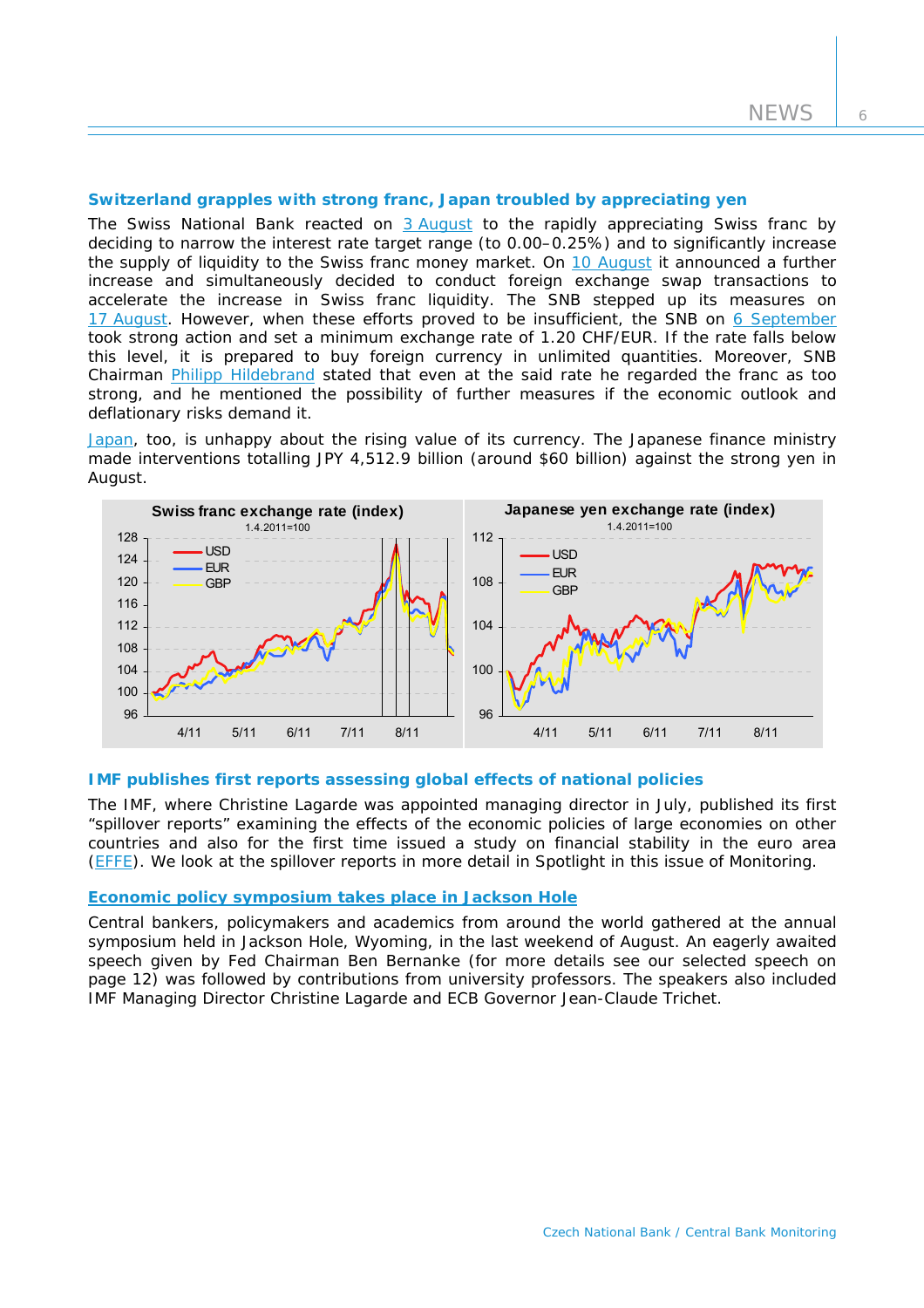# **3. SPOTLIGHT: SPILLOVER REPORTS**

*The International Monetary Fund (IMF) published its first "spillover reports" examining the*  effects of the domestic economic policies of the world's largest economies on the rest of the *world. IMF staff teams communicated with key trading partners of the economies in question and with representatives of the countries themselves, focusing on issues raised during these discussions. The economies examined are [China,](http://www.imf.org/external/pubs/ft/scr/2011/cr11193.pdf) [the euro area](http://www.imf.org/external/pubs/ft/scr/2011/cr11185.pdf), [Japan](http://www.imf.org/external/pubs/ft/scr/2011/cr11183.pdf), [the United States](http://www.imf.org/external/pubs/ft/scr/2011/cr11203.pdf) and [the United Kingdom](http://www.imf.org/external/pubs/ft/scr/2011/cr11225.pdf). The aim of the reports is to stimulate further debate and serve as a basis for recommendations for the economies concerned. The following text briefly summarises the main messages of these five reports.* 

The importance of the five aforementioned economies in the world economy is due to their share in global trade (almost half the total volume) and global production (almost two-thirds). Moreover, they are – with the exception of China – strongly correlated. The position of the countries under review in the global financial system is also significant. The linkages between the various regions and the global impacts amplified by those linkages manifested themselves to an unforeseen extent during the global crisis. The monitored "five" have a major effect on events on the global scale and therefore also have the potential to generate and propagate economic shocks, be they positive or negative.



#### *The United States: the international role of the dollar*

The global recession confirmed the strength with which economic shocks can spill over from the USA to the rest of the world. The IMF's standard simulations (capturing links via economic activity, international trade and exchange rates) generally show a fairly small effect on the economic growth of other countries, with the exception of Canada, Mexico and other close trading partners of the USA. But the results are very different when the effects of financial market ties, which are a major conduit spreading the impact of US policies, are included in the analyses. A change in US bond yields has a significant impact on yields in other countries, and the effect of share prices is larger still.

The role of dollar markets in the global economy is pivotal, as the dollar is the main reserve asset. The USA's net international liabilities are the largest in the world, implying large wealth spillovers. The central US role in financial intermediation consists in deep asset and money markets that channel liquidity globally. This explains the heavy foreign presence in the US banking system despite its focus on the domestic economy. Funds are channelled to the global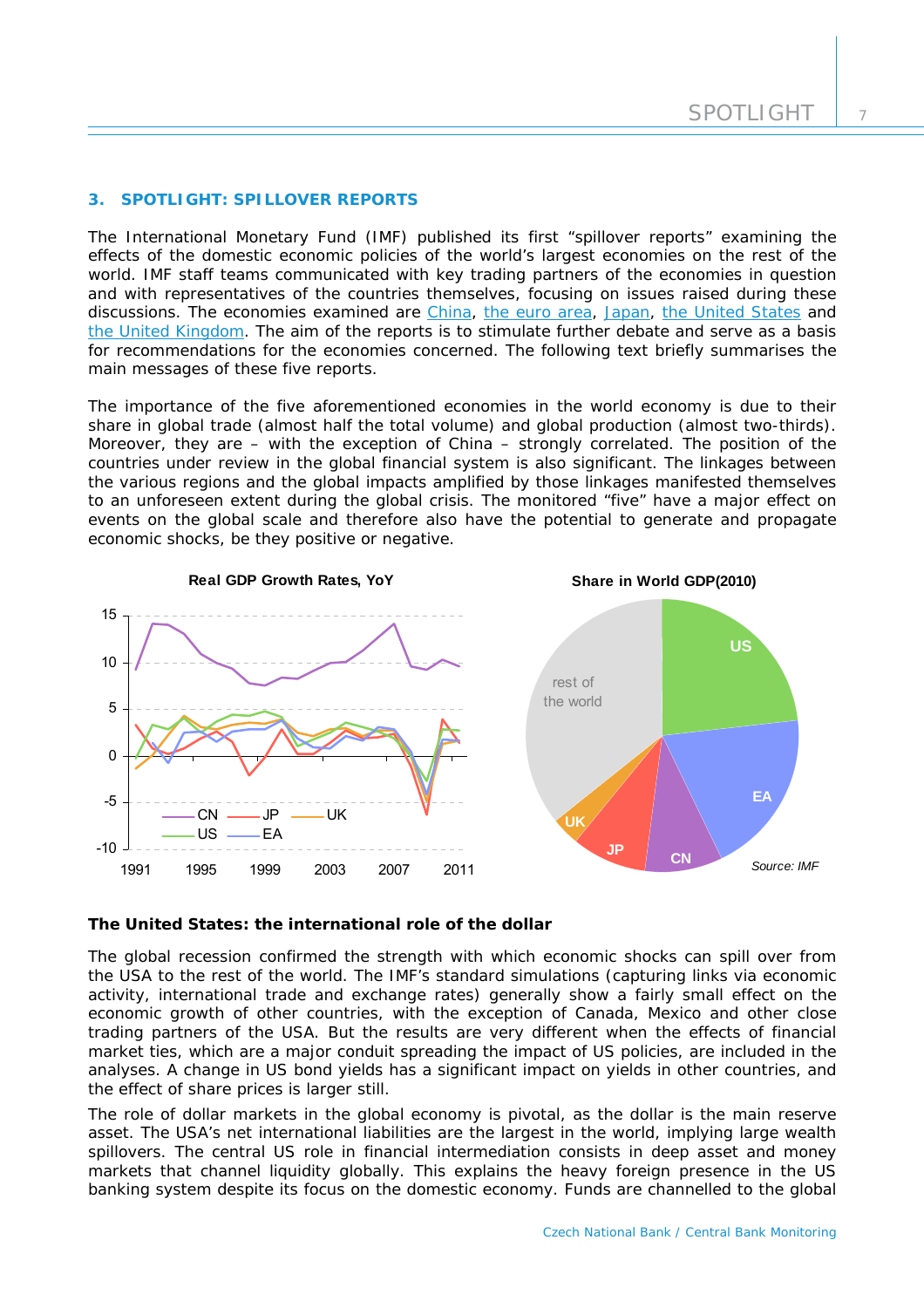banking system via major investment banks, often through the more internationalised UK markets. However, dollar markets stretch well beyond US borders, reinforcing spillovers while limiting the impact of US financial sector regulation. Pre-crisis, US regulations were often circumvented by investment banks moving trades to less regulated markets. The structural response to these pressures was embodied in the July 2010 Dodd-Franc Act, the biggest reform of US financial regulations since the 1930s. According to the IMF, this Act seems to have succeeded in its aim of reducing potential knock-on effects from major individual US banks to the global financial system. The subsequent market responses, however, may raise concerns about regulatory arbitrage between the United States and Europe. Markets may have seen these regulations as changing the relative competitive position of US and European banks. According to the IMF, the rules should be closely synchronised with other major international financial centres – especially the United Kingdom.

The IMF's analyses show that asset price links changed considerably over the crisis. Increases in US bond yields were usually consistent with higher growth prospects and expected monetary policy tightening. The dollar appreciated as capital flowed from other countries to the USA. In recent years, rising yields have become associated with better global financial sentiment and capital outflows from the USA. The timing of the return to more typical asset price relationships, and the nature of the "new normal", is a key uncertainty in assessing future policy spillovers. Rising US Treasury yields should at some point again become more an indicator of future US monetary policy tightening than of better global market sentiment.

| A percentage point rise in the 10-year US Treasury bond yield                                                                                                                                                                                                                                                                                                                                                                                                                                                                                                                                                                                                                                                       |                                                                                                                                                                                                                                                                                                                                            |
|---------------------------------------------------------------------------------------------------------------------------------------------------------------------------------------------------------------------------------------------------------------------------------------------------------------------------------------------------------------------------------------------------------------------------------------------------------------------------------------------------------------------------------------------------------------------------------------------------------------------------------------------------------------------------------------------------------------------|--------------------------------------------------------------------------------------------------------------------------------------------------------------------------------------------------------------------------------------------------------------------------------------------------------------------------------------------|
| Pre-crisis                                                                                                                                                                                                                                                                                                                                                                                                                                                                                                                                                                                                                                                                                                          | Post-crisis                                                                                                                                                                                                                                                                                                                                |
| $\rightarrow$ a 0.4 percentage point rise in advanced economy bond yields (the<br>effect being larger for Australia and Canada and lower for Japan)<br>$\rightarrow$ a rise of around 0.8 percentage point in emerging markets (except in<br>China and India, where capital controls are applied)<br>$\rightarrow$ a nominal depreciation against the dollar of 1–2% in open economies $\rightarrow$ greater global risk appetite<br>$\rightarrow$ a fall in commodity prices<br>$\rightarrow$ little effect on global risk appetite<br>$\rightarrow$ markets associated the rise with higher growth prospects and<br>expected monetary tightening<br>$\rightarrow$ capital inflows to the USA, dollar appreciation | $\rightarrow$ rising Treasury yields associated<br>with better global financial<br>sentiment and capital outflows<br>from the USA<br>$\rightarrow$ higher commodity prices<br>$\rightarrow$ higher equity valuations<br>$\rightarrow$ depreciations of the dollar<br>$\rightarrow$ the link between Treasury and<br>emerging market yields |
|                                                                                                                                                                                                                                                                                                                                                                                                                                                                                                                                                                                                                                                                                                                     | disappeared                                                                                                                                                                                                                                                                                                                                |

Concerns over monetary policy spillovers currently focus on the global impact of the end of quantitative easing (QE) and eventual Fed rate hikes. Although bond yields are the main conduit spreading the impact of monetary policy, spillovers from US monetary policy in any one country depend partly on their exchange rate policies. The IMF report mentions declines in foreign bond yields, appreciation of the dollar and higher US inflation expectations as the impacts of QE. Moreover, capital inflows to emerging countries increased after QE announcements. The estimated impacts of QE1 on asset prices are larger than the effects of pre-crisis measures or QE2. Moreover, unlike QE1, QE2 does not appear to be associated with an improvement in global financial conditions. A future monetary policy tightening by the Fed, including by draining liquidity, could cause a jump in Treasury yields and sharper outflows from emerging markets, particularly if the move was unexpected. Emerging markets are particularly susceptible to changing capital flows.

As regards public finances, the IMF sees the main risk in a loss of market confidence. US fiscal consolidation would create permanent positive growth spillovers via lower global real interest rates as well as short-term negative spillovers via losses in US activity. The long-term impact of fiscal consolidation on foreign output should be positive.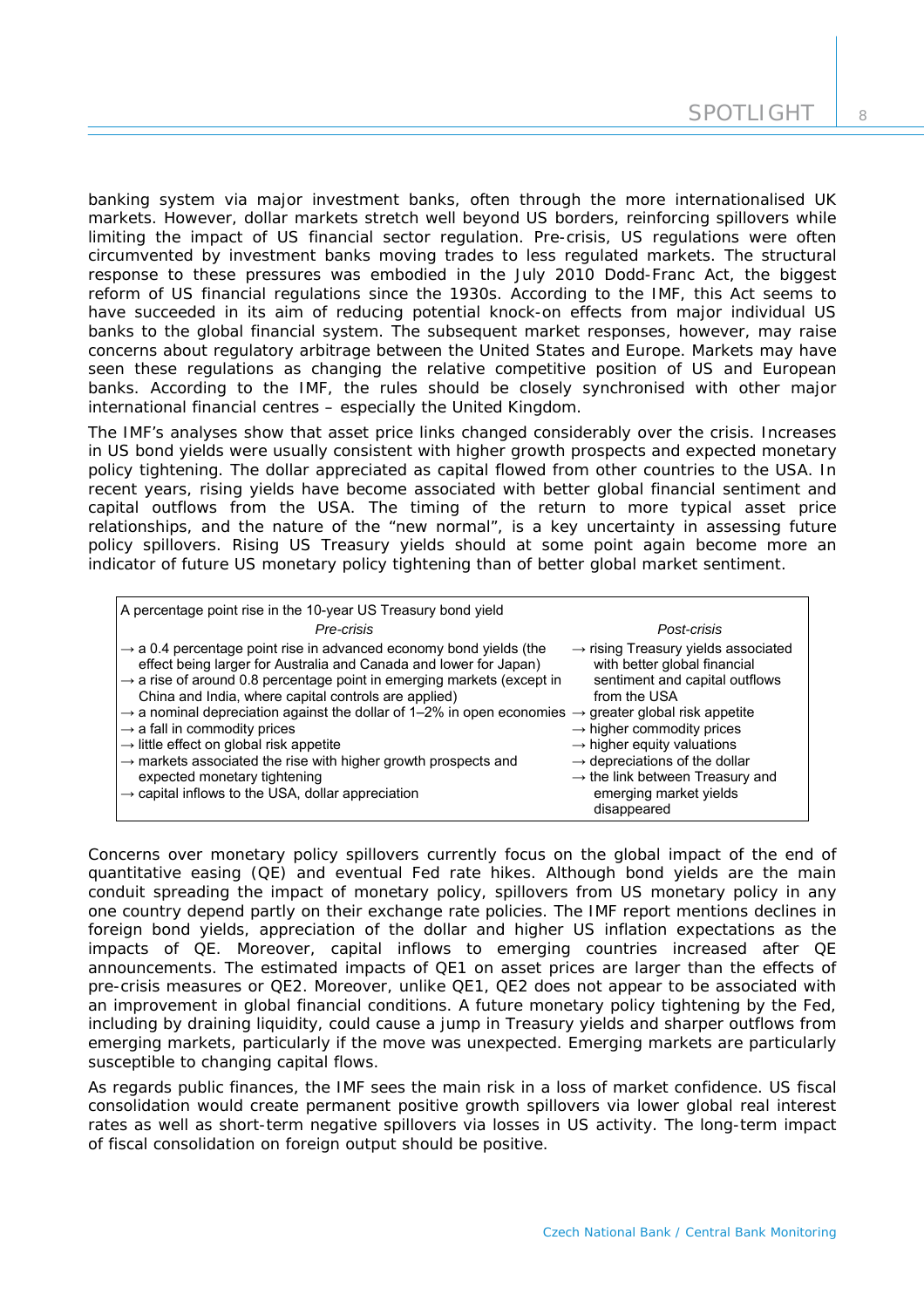# *The United Kingdom: a large, globally interconnected financial sector*

Although changes in the UK can have sizeable spillover effects via mutual trade (especially on euro area countries), the financial sector is the main channel for transmitting them. UK-based banks play a leading role in global financial intermediation. Moreover, the UK financial system is highly interconnected with the rest of the world. This makes it a potent originator, transmitter and potential dampener of shocks to the global system. A shock originating in the UK would have sizeable cross-border effects, particularly on global financial centres, and also have a large adverse impact on measures of global financial market risk (explaining around a quarter of its movements according to the IMF).

UK-based financial institutions accounted for more than half of global funding generation during the boom. However, they accounted for 27% of the decline in cross-border lending in



the first half of 2009. IMF simulations suggest that such shocks are likely to have a severe effect on countries that depend on the UK for short-term funding, e.g. Hong Kong, Luxembourg and Cyprus. Ireland is the most extreme c ase.

The bond market represents an additional important channel of transmission of financial shocks. This is driven by the large volumes of foreign bonds traded in London. According to the IMF's results, more than 50% of the initial yield shock in the UK spills over to euro area yields, and to a smaller extent to the US and Japan. Equity market spillovers, while significant, are smaller and less persistent.

In response to the crisis, the UK government has embarked on a major reform of financial market regulation and supervision. The tightening of liquidity rules will constrain SIFIs, dampen the credit cycle, and should help lower systemic risks. However, a consequence of this could be the emergence of trapped pools of liquidity, potentially detrimental to global financial stability. Higher capital requirements are likely to have only modest and probably transitory costs in the form of lower economic activity. The impacts of the reforms will also be influenced by the policies of other jurisdictions, especially Europe. The IMF draws attention to the possibility of financial activity being moved to other jurisdictions.

The IMF adds that the UK seems well placed to contribute to the implementation of global macroprudential policies. It has unique informational advantages, as a large number of global players are subject to UK oversight. However, regulatory arbitrage must be prevented with the aid of effective international cooperation.

#### *The euro area: the need to cope with the debt crisis*

Global risk, which is significantly affected by euro area (EA) developments (the IMF's estimate is about one-fifth), increased sharply in spring 2010 as pressures in peripheral European countries intensified, although the rise was not as severe as during the Lehman episode in late 2008. According to the IMF, direct spillovers from the sovereign bond markets in Greece, Ireland, Portugal and Spain to the rest of the world appear to be modest; volatility has spilled over mainly to markets of other EA countries. However, spillovers from stress in core EA financial institutions would be much larger. For example, the analyses indicate that if there is distress in a major bank, the probability of distress in many non-EA banks would exceed 40%. In addition, a modelling approach indicated that EA growth would fall by 2.5 percentage points relative to the baseline, while global growth would fall by about 1 p.p. over 2011–12.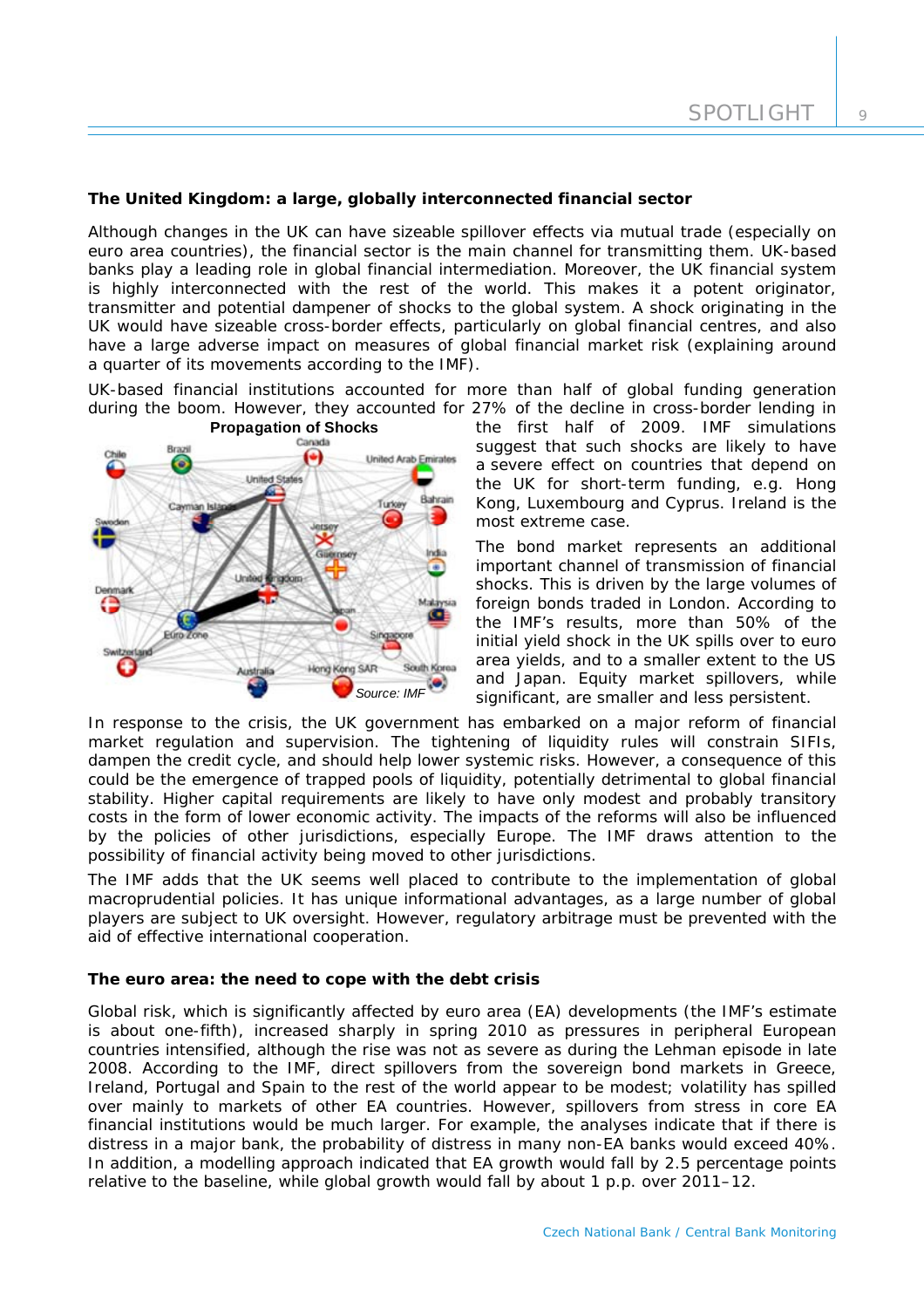The IMF report goes on to say that ECB exceptional liquidity provision has helped contain deleveraging by EA banks and corresponding spillover effects. A slightly faster pace of monetary tightening than markets presently expect would have generally limited impacts. By contrast, the repercussions of an early withdrawal of the exceptional long-term liquidity provided to banks could be significant. The scenario assumes that periphery banks' funding costs would increase by 500 basis points. The losses of Greek, Portuguese and Irish banks

would exceed 20% of bank capital. The impacts on the EA would result in a contraction of the foreign activities of banks. The UK and some CEE countries (Poland, Romania, Bulgaria and Serbia) would be significantly affected.

Fiscal consolidation should have only slightly negative global demand effects that could be more than offset by credibility gains. According to the IMF, any deleveraging associated with higher bank capital requirements (under Basel III) is expected to have only modest spillovers. Shock transmission via the real economy would be particularly intensive for geographically close countries with strong trade ties to the EA (Russia and North African countries in addition to the rest of the EU).

**US** emerging markets average over 8/07-2/11, in %

**Contribution of regions to risk commonalities**



## *China: sustainability of growth, undervalued exchange rate and huge forex reserves*

China is a major trading partner of 78 countries. This means that it can transmit real shocks (domestic and external) widely. China's economic ascent has yielded growth effects in many parts of the world and brought benefits to consumers in terms of low prices, but there are concerns regarding the sustainability of China's growth. China itself recognises the problems of its export-oriented model. Greater reliance on consumption is official policy under the  $12<sup>th</sup>$  Five Year Plan. China's current trajectory entails unprecedented gains in market share, potentially implying a price or profit squeeze in China's corporate sector and non-performing loans in banks. It will be difficult to accommodate price cuts within existing profit margins, so the question is how Chinese firms could respond to unexpected demand weakness. Continued high investment in China could create excess capacity, given uncertain demand prospects in advanced economies, thus risking a hard landing that reverberates beyond China.

Deterioration in the quality of corporate and financial balance sheets could hit many players through trade and investment. An increase in Chinese corporate default probability of 2 percentage points lowers industrial output by about 0.75% in emerging Asian economies and 0.5% in commodity exporters. The impact on most advanced economies is small (except Japan, where it would be 0.5%). Deterioration in China's banking sector produces similar effects.

As it has grown rapidly, China has also become a dominant commodity importer. This means it can significantly affect global commodity prices. By the IMF's estimation, China has accounted for 20% of the price rise since the end of 2004. A slowdown in China would have a significant impact on commodity exporters – a 3% reduction in the growth rate of industrial output would result in price declines of 6% for oil and base metals.

A renminbi correction (appreciation) is necessary to rebalance demand and lower the current account surplus. However, structural reforms are also needed to reduce savings. Renminbi appreciation would boost trading partners' growth, but producers in emerging Asia may experience a deterioration in their current account balance initially. The positive spillover from currency adjustment could be reinforced by additional policies. If domestic demand also were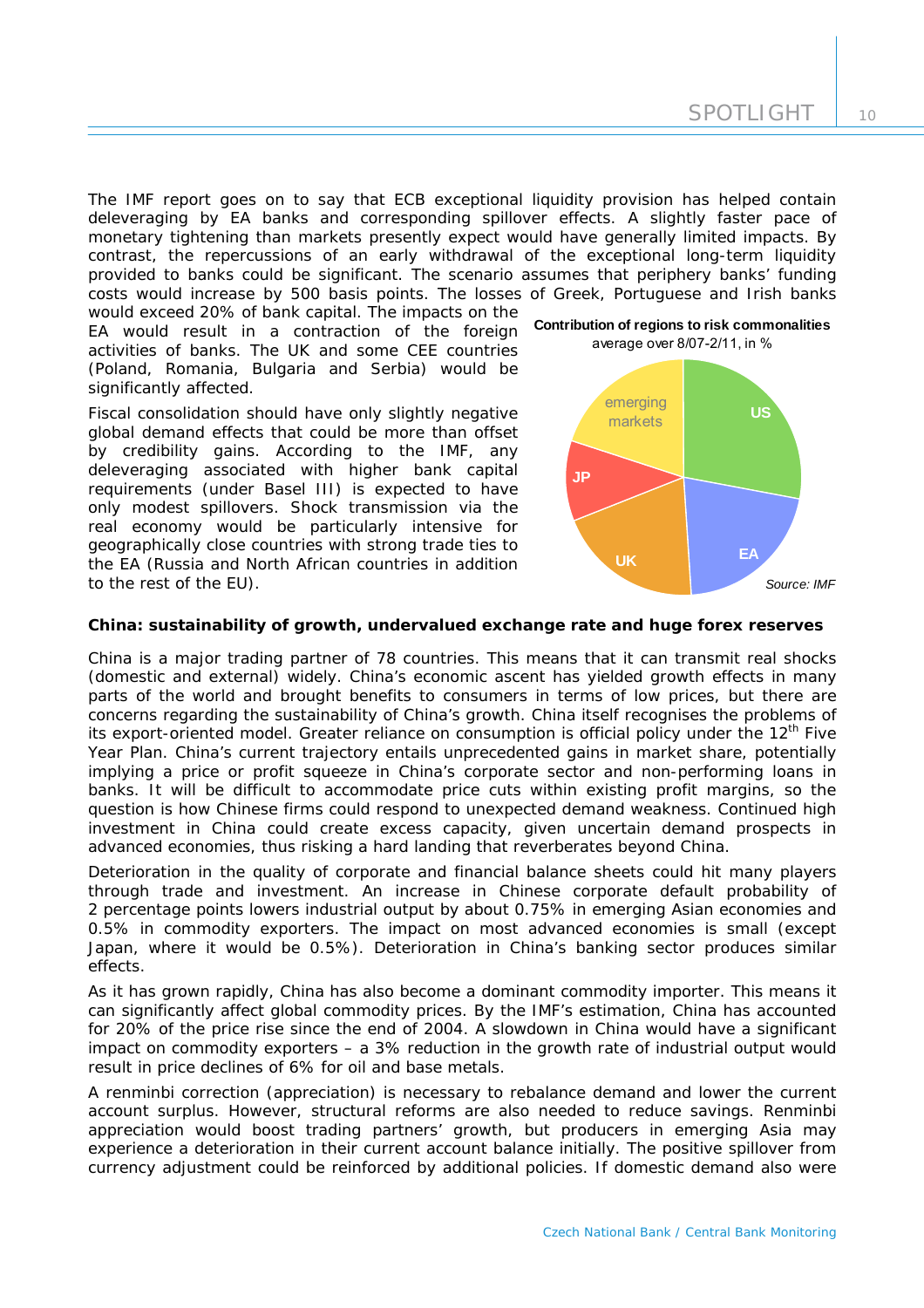to rise with currency appreciation, the growth and trade balance effects would more than double. China would contract initially but the ultimate impact would be mildly positive.

The channels of China's influence on global asset prices are complex. On the one hand, that influence is greatly constrained by China's relatively closed capital account. On the other, the sheer size of China's savings and its rising foreign currency reserves play a role. As to the composition of China's foreign currency reserves, it is presumed that at least two-thirds are allocated to US dollar assets. The IMF's simple statistical analysis shows that if China gradually shifted \$100 billion in dollar assets to emerging market securities, US long-term yields would rise by some 12 basis points, yields in other advanced economies would rise by about 6 basis points, and emerging market yields would fall sharply, by as much as 50 basis points.

The IMF also speculates that China might have affected capital inflows in emerging markets. Reserve accumulation depresses yields in advanced countries. Capital controls prevent investors from gaining exposure to China, thus diverting capital to other economies. It is unclear which way net flows would go if China were to open up its capital account. Chinese savers currently have few choices – bank deposits with zero to negative real returns, a volatile domestic stock market, and real estate whose prices have risen to a degree that the term "bubble" is often employed. The IMF adds that although China's policies can affect capital flows, that role is secondary to fundamentals such as emerging market country growth and advanced country liquidity conditions.

#### *Japan: sophisticated products and high government debt*

The March earthquake drew attention to Japan's role in the global production chain. Specialised, highly sophisticated components are produced in low volumes, and often one small company can have an 80% global market share. If it fails, the whole global supply chain can be thrown into disarray. Despite that, growth spillovers from Japan on the global economy are likely to be limited.

The impact of financial market shocks appears to be smaller. Japanese debt and equity markets are among the top five international markets in size, but are primarily geared towards domestic investors. Only 5% of Japanese government bonds are held by foreign investors. Given its domestic focus, Tokyo is not a major intermediator of global capital flows.

There are concerns about public debt. The growing debt stock is making Japan's fiscal position increasingly vulnerable to upward movements in interest rates. Delayed fiscal reform would increase the risk of a rise in yields. There is also a risk of unexpected shifts in the portfolio preferences of Japanese investors and of a fall in interest in holding domestic bonds. The IMF considers a hypothetical situation where Japanese investors sell \$500 billion of Japanese government bonds and purchase instead US Treasury Bonds, German Bunds, UK Gilts and other advanced-market bonds. This shift would roughly double the stock of Japanese government bonds held by foreigners, raising Japanese interest rates by 160 basis points. A bond shock, particularly if accompanied by an equity price drop, could trigger deleveraging by Japanese banks. However, this would only materialise in the event of a major shock. In a stress test, Japan's top banks were found to be able to absorb a 300 basis point hike in yields. A rise in Japanese government bond yields could translate into higher interest rates elsewhere, especially in countries with large public debt.

The IMF also modelled a situation where the Bank of Japan continued its comprehensive monetary easing for another two years. This is expected to raise inflationary expectations and thus support demand; yet hardly any spillovers would be seen abroad. It is also not likely to have any effect on the exchange rate. Not even a sizeable nominal effective depreciation of the Japanese yen should have any impact on regional trade. Trade with the United States and Europe, on the other hand, would be more sensitive to exchange rate changes.